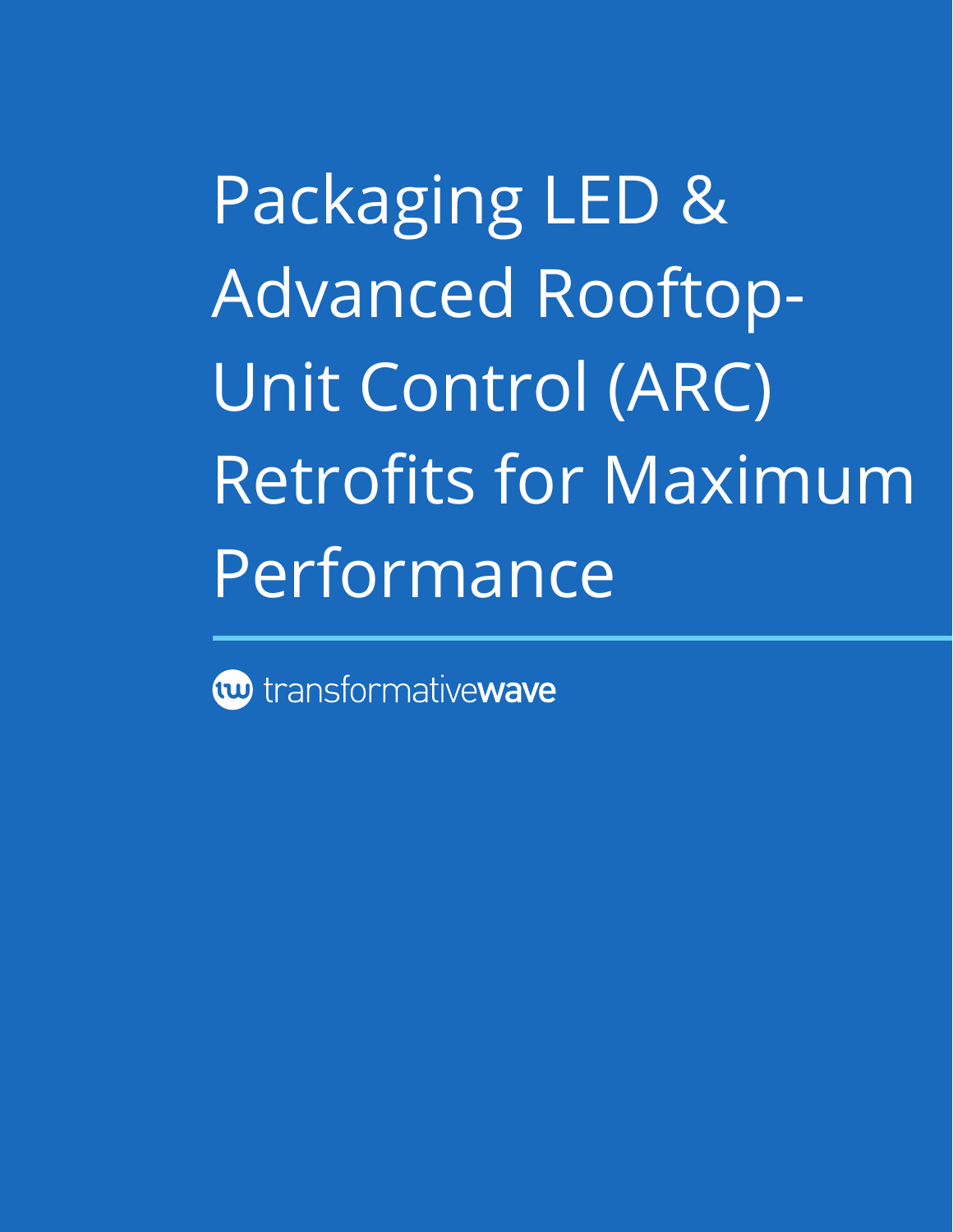# **TABLE OF CONTENTS**

| 01 INTRODUCTION                                                                                                                        | 03 |
|----------------------------------------------------------------------------------------------------------------------------------------|----|
| 02 WHAT ARE ADVANCED RTU CONTROLLERS?<br>$\overline{\phantom{a}}$ 04                                                                   |    |
| 03 AVOID INCREASED HEATING BILLS WITH LED RETROFITS<br>$\sim$ 06                                                                       |    |
| 04 ARCs SOLVE HUMIDITY ISSUES FROM LED RETROFITS<br>$\sim$ 07                                                                          |    |
| 05 ENERGY PERFORMANCE CONTRACTING (EPC)<br>$\overline{\phantom{a}}$ 08                                                                 |    |
| 06 EXAMPLE LED + ARC RETROFIT USING EPC<br>$\overline{\phantom{a}}$ 09                                                                 |    |
| 07 CONCLUSION<br><u> 1990 - Jan Barbara, margaretar bat da bat da bat da bat da bat da bat da bat da bat da bat da bat da bat da b</u> | 11 |
| 08 REFERENCES<br><u> 1980 - Andrea Andrew Maria (h. 1980).</u><br>1901 - Andrew Maria (h. 1902).                                       | 12 |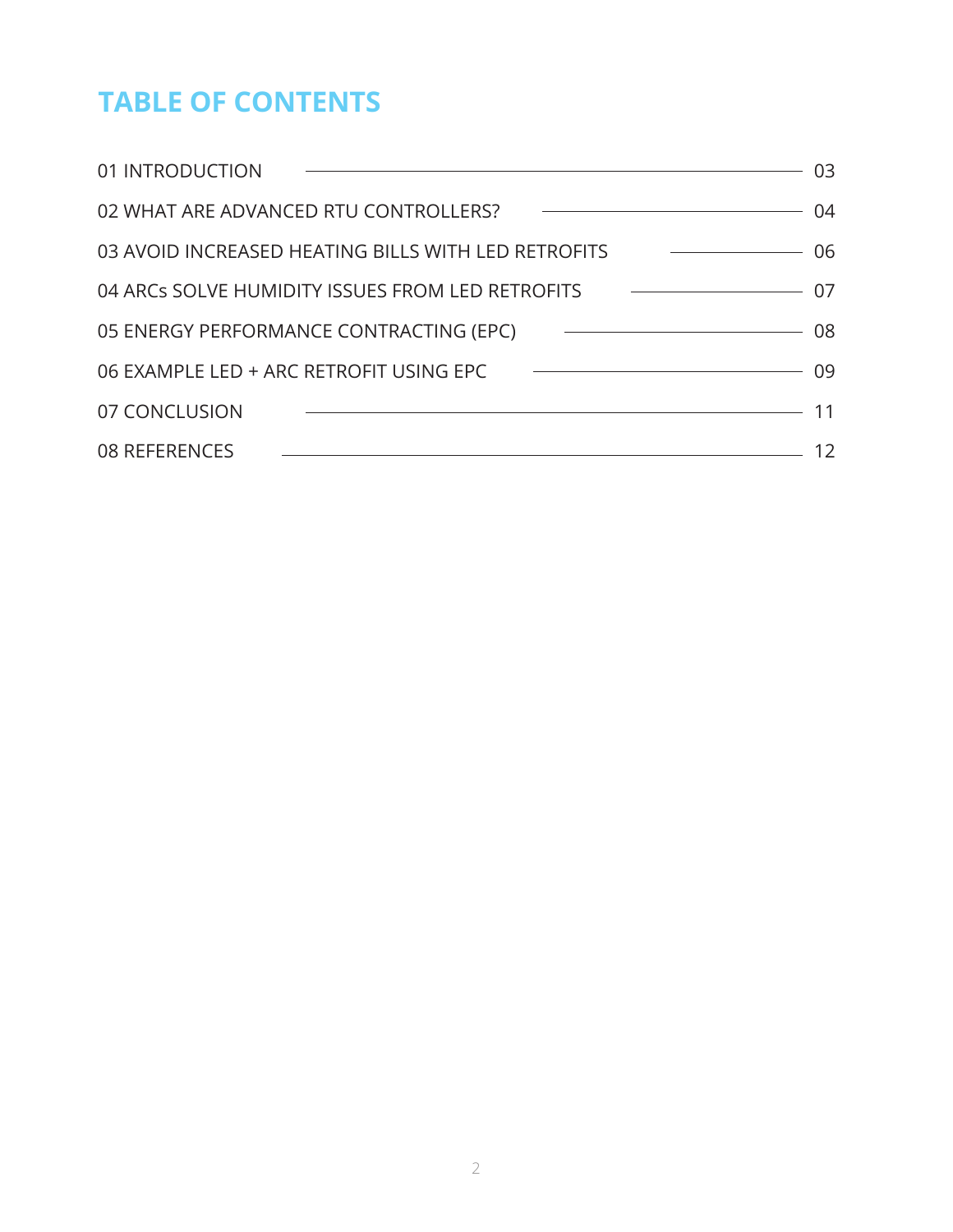# "THE ARGUMENT FOR A BUNDLED LED AND ADVANCED ROOFTOP-UNIT CONTROL (ARC) RETROFIT PACKAGE **IS STRONG**"

### **INTRODUCTION**

LED lighting and Advanced Rooftop-Unit<sup>1</sup> Control (ARC) retrofits have been making significant headway into the market over the past three years. They have both benefited from advancements in technologies, reduced material costs, third-party validation, and increased consumer confidence from broad market adoption. Compared to your current lighting (e.g., fluorescents, ceramic metal halide (CMH), etc.), LEDs reduce your annual lighting energy by 40-60% while improving light distribution (i.e., 'pop' for retailers and uniformity for offices) and color temperature. With controls including occupancy sensors and dimming, LEDs can reduce your annual lighting energy by 80-90%.

ARCs enhance your building's thermal comfort along with exceptional heating, ventilating and airconditioning (HVAC) energy savings. ARCs reduce HVAC annual energy by 46% on average based on fourteen third-party field demonstrations by the Department of Energy (DOE), Department of Defense (DOD) and utilities across the country (ARC Retrofits: Field Demonstrations Validate Significant Energy Savings **[White Paper](http://info.transformativewave.com/arc-wp)**<sup>2</sup>).

Beyond improved performance coupled with significant energy savings, LEDs and ARCs have another feature in common. They increasingly have web-connected smarts in their DNA. Their inherent controllability and web integration empowers facility managers with remote control and oversight through smart phones, tablets and laptops.

If you're looking to cost-effectively improve lighting performance and thermal comfort while significantly reducing energy and peak demand, the argument for a bundled LED and ARC retrofit package is strong for several reasons:

- 1. ARCs offset the negative impact on your building's heating demands after an LED retrofit.
- 2. ARCs solve the humidity control problems that LED retrofits can cause.
- 3. A packaged solution enables you to claim all the cooling energy savings from an LED retrofit, increasing your utility rebates and helping you realize your energy goals.

Yet, surprisingly, LED and ARC retrofits are rarely packaged into a single project. As we dive into this article, there are energy and non-energy (performance) benefits to be gained. The reason they haven't

*<sup>1</sup> Rooftop-Unit (RTU) is a packaged heating, ventilating, and air-conditioning (HVAC) system.*

*<sup>2</sup> http://info.transformativewave.com/arc-wp*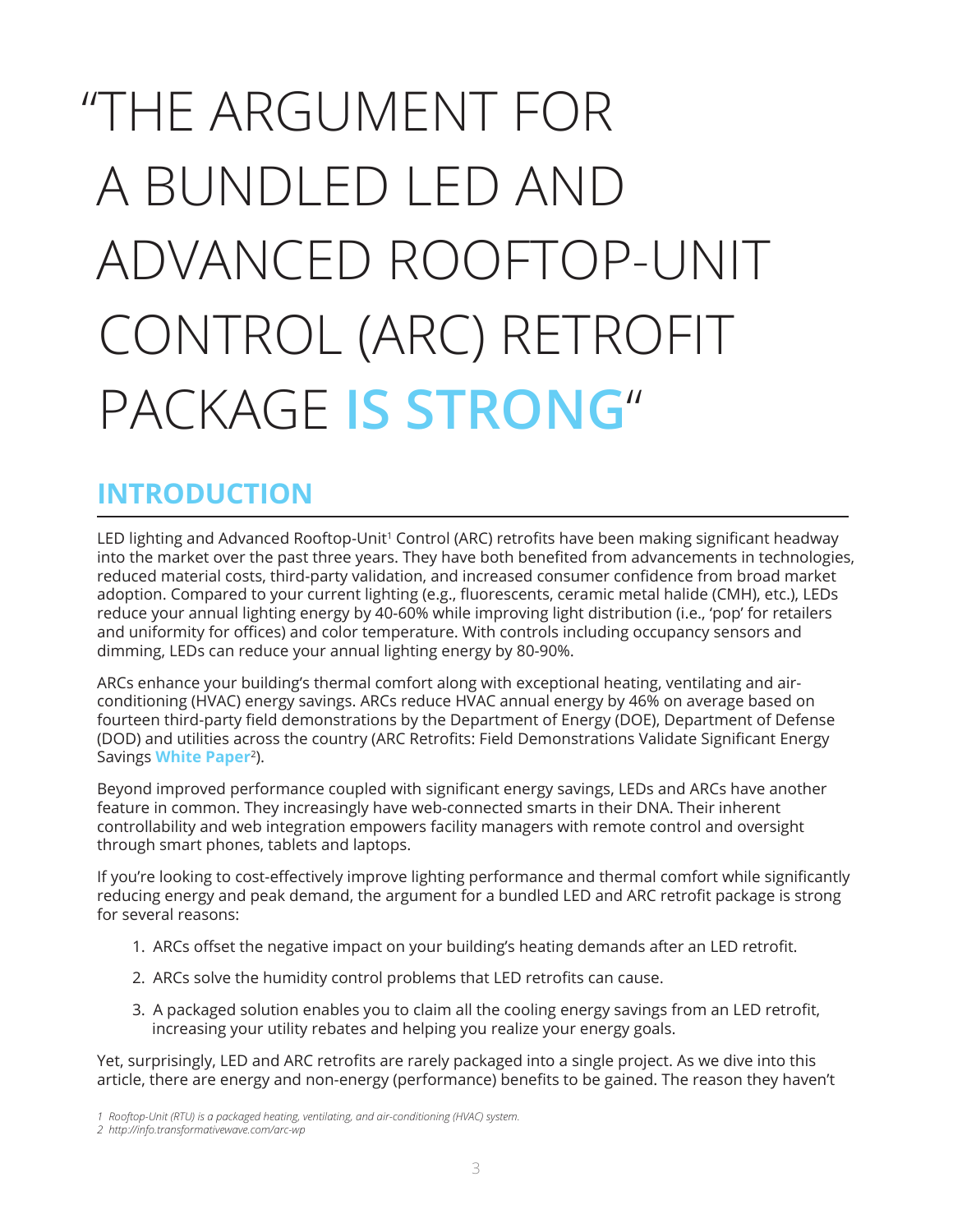is twofold. First and foremost, the lighting world is siloed from the HVAC world. The manufacturers are different, the contractors are different, they speak different languages. For new construction, we have started to see the two interact in exciting new ways, optimizing from a whole building perspective. In the retrofit market, lighting and HVAC technologies are competitors, vying for the same capital expenditure funding that companies make available each year.

The second part of the fold is limited bandwidth of a company's internal resources. As a facility manager, it's enough work juggling your day-to-day commitments. Now add coordinating electrical and mechanical contractors simultaneously.

Fortunately, there is an improved Energy Performance Contracting (EPC) solution that enables you to overcome your capital budget constraints and avoid burdening internal resources with managing retrofit projects. EPC is an innovative financing technique that leverages utility bill savings from reduced energy consumption to repay the cost of installing LEDs and ARCs. Your monthly payments are based on a percentage of the measured energy

"ENERGY PERFORMANCE CONTRACTING (EPC) IS AN INNOVATIVE FINANCING TECHNIQUE THAT LEVERAGES UTILITY BILL SAVINGS FROM REDUCED ENERGY CONSUMPTION **TO REPAY THE COST OF INSTALLING LEDs AND ARCs.**"

savings. You keep the remaining percentage which enables you to be cash-flow positive from day-one. Another way to think about it is that you and the EPC company share the savings during the term. After the contract term, you own everything outright but never had to report it on your company's balance sheet because it's a service (energy savings-as-a-service), not a capital improvement. EPC integrates project management to oversee the installation so your internal resources need only to coordinate when work can be performed. Once installed, the EPC company even covers the full maintenance on the LED and ARC assets during the term, freeing up your internal resources even further.

This may sound too good to be true. But it's not and the reason why is because of the cost effectiveness of LED and ARC retrofits. After utility rebates that range from 20% to over 50% of the installed cost, a packaged LED and ARC retrofit often achieves a simple payback in two to five years depending on the building configuration, hours of operation, climate, and utility rate. Simple paybacks of two to five years typically translate to an Internal Rate of Return (IRR) around 50% to 10%, respectively, over a sevenyear term. Companies with sufficient internal funding and resources can implement these retrofits and realize significant rates of return. Unfortunately, many facility managers are in a catch-22 scenario, asked to reduce energy spends with constrained budgets. In this case, EPC might be a great avenue for you to realize dramatic lighting and HVAC energy savings, be cash-flow positive from day-one, and be free of maintaining these assets during the contract term.

In the following article, we explore a packaged LED and ARC retrofit in more detail. First, we summarize what an ARC retrofit is since many of you may not be familiar with this technology, unlike LEDs. We then summarize how ARCs can improve the performance and realized energy savings from an LED retrofit. We wrap up with how EPC provides a great financing avenue for rolling-out an LED and ARC retrofit across multiple buildings within a company's portfolio.

### **WHAT ARE ADVANCED RTU CONTROLLERS?**

LEDs have become common place across the residential, commercial and industrial markets so we will jump to the more unknown side of this paired retrofit package. ARCs, despite their dramatic push into the retrofit market, are still less familiar. So we want to give a brief description of ARC technology.

The best way to describe them is through the DOE's ARC Campaign<sup>3</sup> that advocates for cost effective technologies targeting the nation's vast Rooftop-Unit (RTU) market. The DOE established an entire RTU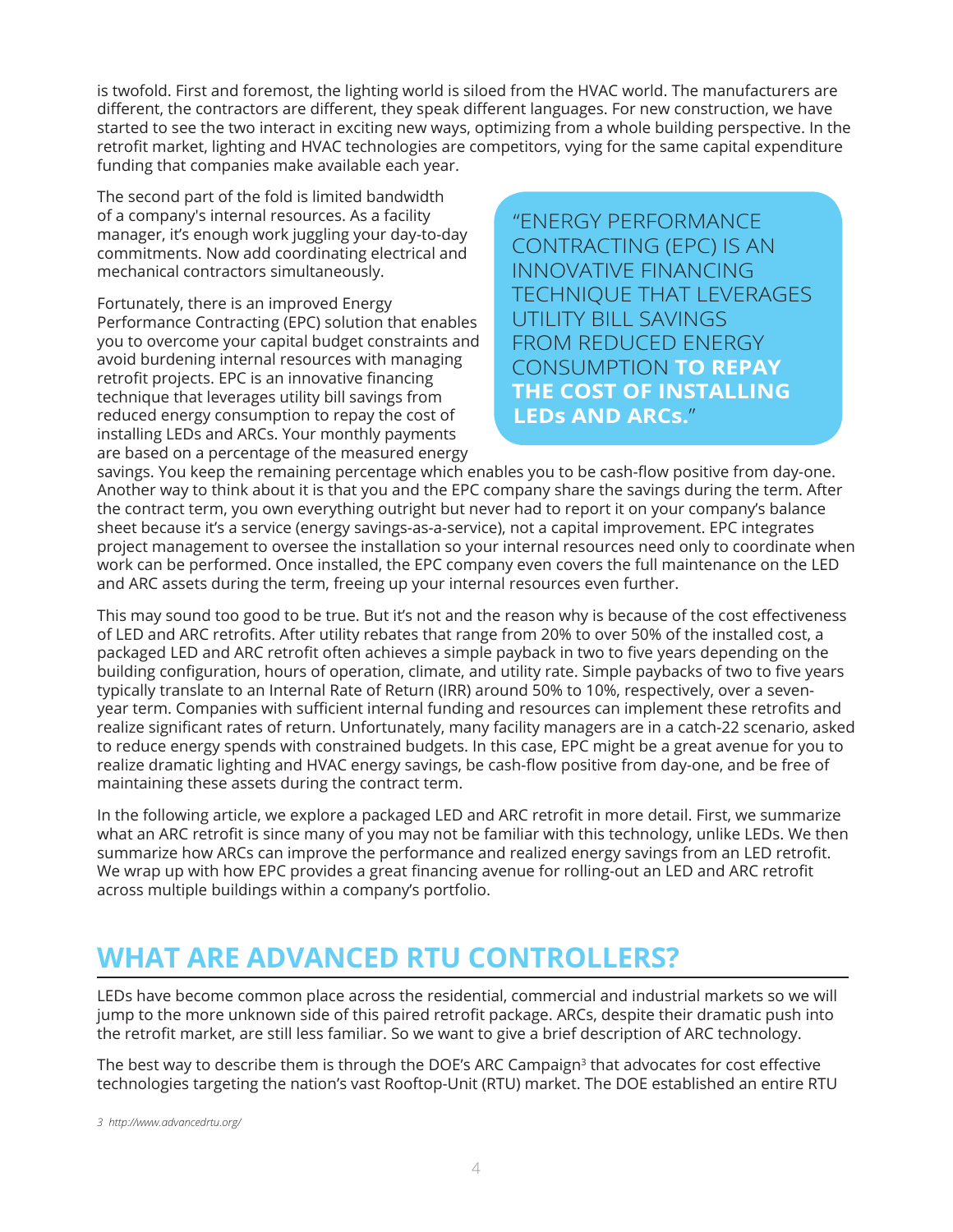campaign because they are everywhere, heating and cooling over 60% of our nation's commercial floor space<sup>4</sup>. And they are notorious for wasting energy, sitting on rooftops, out of sight, out of mind, guzzling energy to the detriment of your bottom line.

According to the DOE's specification<sup>5</sup>, ARCs retrofit constant-volume RTUs to provide energy savings through multi-speed fan control, demand control ventilation (DCV) and advanced economizing. These features provide energy savings in the following ways.

**Multi-Speed Fan Control** – Replacing the existing constant speed fan control, ARCs adjust the supply fan's speed according to the RTU's operation (heating, cooling or ventilating). For most RTUs, the majority of their operational hours are in ventilation mode. Here, ARCs reduce the fan speed to 40% which drives the fan power down by 90%. During part-load (stage-1) heating or cooling, ARCs reduce fan power by 40%. In fact, in many commercial buildings, the constant speed fan consumes more energy than the compressors during the year. Therefore, multispeed fan control saves significantly more energy than technologies that focus on improving compressor performance.

**Demand Control Ventilation (DCV)** – Some ARCs monitor the carbon dioxide (CO<sub>2</sub>) concentration in the return air to infer the ventilation needs of the space. When the CO<sub>2</sub> is below a pre-programmed threshold, typically 1,000 parts per million (ppm), the ARC will provide a lower ventilation rate. When the CO<sub>2</sub> exceeds that threshold, the ARC will bring in more outdoor air to drive that CO<sub>2</sub> concentration down. DCV meets building code ventilation requirements (ASHRAE 62.1) while eliminating the need to heat, cool and dehumidify outdoor air your space never needed.

**Advanced Economizing** – More advanced ARC solutions enhance the code-minimum economizer logic. Using differential dry-bulb control logic, ARCs can leverage the outdoor air significantly more to offset energy intensive compressors. And with dew-point lock-out, ARCs avoid bringing in humid air that code-minimum economizers have a tendency to do which causes comfort complaints and demands more energy for dehumidification. One ARC solution on the market also implements predictive control. By recognizing when the space is starting to warm-up during the morning hours, this solution begins economizing early, delaying the need for compressor based cooling until later in the day.

The Advanced RTU Campaign's specification also identifies an essential feature in which the outdoor air damper must modulate open when the supply fan speed reduces. This ensures sufficient ventilation air during occupied times. If the outdoor air damper did not open at lower fan speeds, then the RTU would be starving the space of fresh air and not abiding by the local building code.

"ACCORDING TO THE DOE'S SPECIFICATION, ARCs RETROFIT CONSTANT-VOLUME RTUs TO PROVIDE ENERGY SAVINGS THROUGH **MULTI-SPEED FAN CONTROL, DEMAND CONTROL VENTILATION AND ADVANCED ECONOMIZING.**"

Figure 1 provides a visual of an ARC. A variable frequency drive (VFD) on the supply fan enables multi-speed control. The ARC monitors the outdoor temperature and relative humidity to know when to economize. A CO<sub>2</sub> sensor keeps an eye on the space's ventilation needs while the ARC maintains the outdoor air damper at a minimum position to avoid over ventilation. More advanced ARCs provide automated Fault Detection and Diagnostics (Automated FDD). Here you see the space is asking the RTU to provide dehumidification. The ARC is commanding both compressors to be on, but the RTU is not cooling and dehumidifying the air. The ARC's Automated FDD is alerting of an issue and warrants further investigation (Automated FDD **[eBook](http://info.transformativewave.com/EBook_Automated_Fault_Detection_and_Diagnostics_by_TW)**<sup>6</sup>).

*<sup>4</sup> EIA. 2003. Commercial Buildings Energy Consumption Survey. Energy Information Administration, U.S. Department of Energy. www.eia.doe.gov/emeu/cbecs/contents.html.* 

*<sup>5</sup> http://www.advancedrtu.org/uploads/7/4/8/7/7487823/bba\_advanced\_rtu\_controller\_spec\_v0.3\_2015-01-07.docx*

*<sup>6</sup> http://info.transformativewave.com/EBook\_Automated\_Fault\_Detection\_and\_Diagnostics\_by\_TW*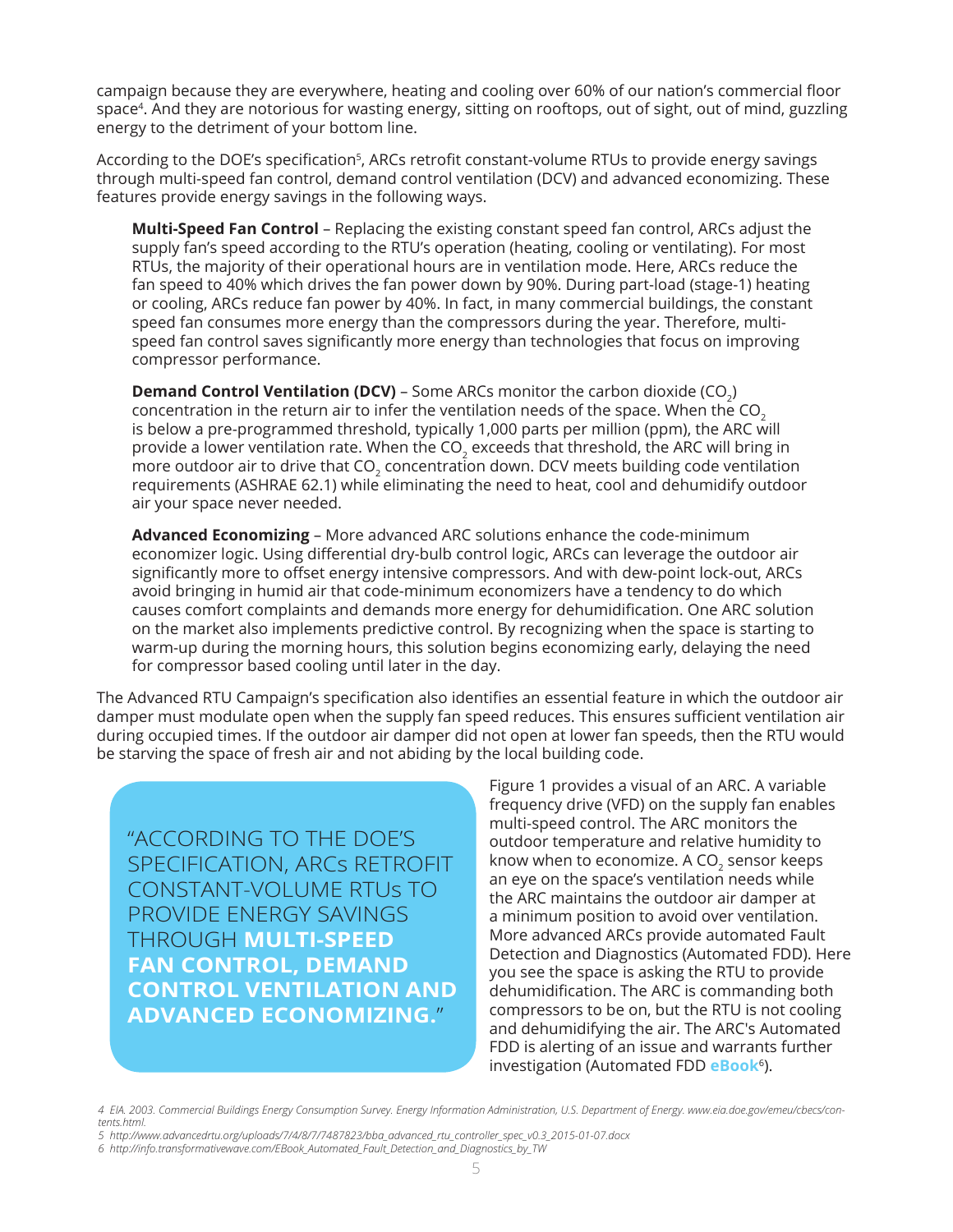

Figure 1. Example Dashboard of an RTU with an Advanced ARC Installation

### **AVOID INCREASED HEATING BILLS WITH LED RETROFITS**

All the power consumed by lighting, whether it be fluorescents, metal halide, or LED, eventually turns into heat. The type of heat that lighting emits to a space is sensible heat meaning that it increases the space's temperature (dry-bulb). The other type is latent heat which increases how much moisture is in the air, but we'll cover that in the next section. For now, we just need to know that lighting power increases the space temperature.

In the winter, the heat gain from lights will offset how much natural gas, oil or electric heat your building needs to stay comfortable. Depending on your current lighting type (e.g., fluorescent, CMH, etc.), an LED retrofit can reduce your lighting power by 40-60%. When you reduce the power by 40%-60%, you also reduce the heat generated from the lights by 40-60%. This reduces your cooling load in the summer but increases your heating load in the winter. So your RTUs need to make up the difference.

> "ARCs NOT ONLY ELIMINATE THE INCREASED HEATING DEMAND FROM AN LED RETROFIT, THEY WILL PROVIDE HEATING SAVINGS ON TOP OF THAT."

Fortunately, ARCs not only eliminate the increased heating demand from an LED retrofit, they will provide heating savings on top of that. ARCs reduce your building's heating demands in two ways. First, through DCV, they only provide the fresh air a space needs, rather than overventilating which is likely your current operation. When it's cold outside, ARCs bring in less ventilation unless it's necessary. In fact, ARCs

rarely see the return air CO<sub>3</sub> concentration exceed the threshold except for extremely high occupancy periods like Black Friday for retailers or big events at a venue. In other words, ARCs are maintaining the outdoor air damper at a minimum position 99% of the occupied hours while meeting the ventilation needs of your spaces.

ARCs also reduce heating demands by ensuring the outdoor air damper is closed during unoccupied times. While code minimum RTUs should provide this level of control using a typical programmable thermostat, many do not. Often modulating outdoor air dampers are bypassed and set to some fixed position. This not only keeps the damper open during night time RTU operation, bringing in outdoor air that isn't needed, it also eliminates the RTU's ability to economize.

ARCs ensure the outdoor air damper is modulating properly and according to the correct occupied/ unoccupied schedule. This ties into the web-connected smarts inherent in ARCs. Their internet connectivity enables users to ensure long-term performance and energy savings.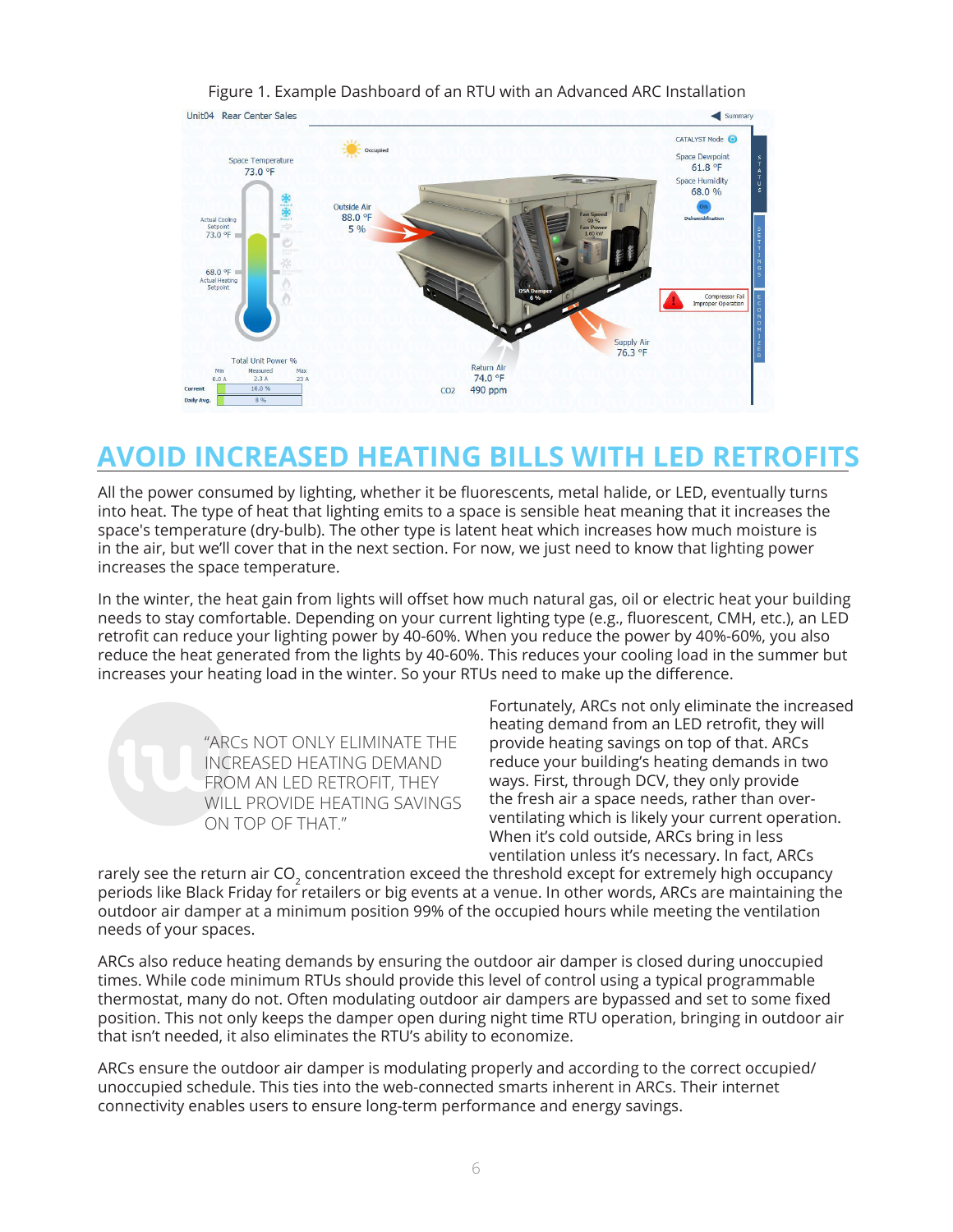# **ARCs SOLVE HUMIDITY ISSUES FROM LED RETROFITS**

Unfortunately, an LED retrofit may cause or exacerbate humidity control issues. This may seem counterintuitive so we'll use an example. A typical retail store with T8 fluorescents has a lighting power density (LPD) of 1.0 watt per square foot. The RTU's cooling capacity (tonnage) is sized for that internal sensible load – remember as we summarized above, all lighting power ends up as sensible heat to the space. The store receives an LED retrofit which reduces its LPD to 0.5 watts per square foot, a 50% reduction.

The internal sensible heat has reduced. Yet the latent heat gains, which are adding moisture to the space, do not change. The same amount of humid air is infiltrating into your building. The same number of occupants are still evaporating sweat into the air. An LED retrofit doesn't impact these latent loads.

Therefore, after an LED retrofit, with the latent heat remaining the same and the sensible heat reducing, the ratio of latent to sensible has increased. When this happens, RTUs will have greater difficulty managing humidity. And for many buildings, the RTUs won't be able to maintain the proper humidity levels – typically 55% or below according to the American Society of Heating, Refrigerating, and Air-Conditioning Engineers (ASHRAE)<sup>7</sup>.

"AFTER AN LED RETROFIT... RTUs WILL HAVE GREATER DIFFICULTY MANAGING HUMIDITY. AND FOR MANY BUILDINGS, THE RTUs WON'T BE ABLE TO MAINTAIN THE PROPER HUMIDITY LEVELS."

There are two reasons for this difficulty. First, is excessively oversized RTUs and Figure 2 explains why. When a thermostat demands cooling, the RTU turns on compressors. The light blue area in Figure 2 represents water slowly starting to accumulate onto the evaporator coil in the air stream. At this stage, the RTU is providing both sensible cooling (reducing the air temperature) and latent cooling (taking moisture out of the air).

Here is where it gets tricky. The compressor has to be run for a sufficient amount of time until "useful moisture removal" occurs, signified by the dark blue area. During this phase of the compressor operation, condensed water on the evaporator coil drops to the condensate pan and goes down the drain.

So why is all the water that has accumulated on the coil not useful latent cooling? Because as soon as the compressor turns off, all that water on the coil gets re-evaporated into the air stream. The time right after the compressor kicks off (green area) shows the RTU essentially operating as a swamp cooler. Here the RTU is doing negative latent cooling (adding moisture back into the air) and positive sensible cooling.

A great analogy is your car's air-conditioning (AC) on a humid day. When you turn the AC off but the fan keeps blowing, you feel cool, wet air coming out. And it normally has a musty smell to it. Your car's AC turned into a swamp cooler as soon as you turned the AC off. All that water that had collected inside your car's AC system is being evaporated back into the vehicle.

Now that we know the physics, let's tie in how oversized RTUs compromise humidity control. The more oversized an RTU is relative to the space it cools, the shorter the duration of each compressor cycle. As soon as the thermostat calls for cooling, the oversized RTU will be able to drive the space temperature back down to set-point quickly. As a result, the compressor cycles frequently, meaning it is reducing its "useful moisture removal" (light blue area in Figure 2). The rule of thumb is if a compressor is on for less than 10 minutes, minimal useful latent cooling was done.

Compounding the problem, the evaporation of the water from the coil after each compressor cycle provides more sensible cooling to the space. In other words, some of the latent cooling provided when the compressor was on, transforms into sensible cooling after the compressor cycles off. This reduces the compressor on-time further, eliminating more useful moisture removal time.

*7 Harriman, L. G. & Lstiburek, J. W. (2009). The ASHRAE Guide for Buildings in Hot and Humid Climates. ASHRAE. Atlanta, GA.*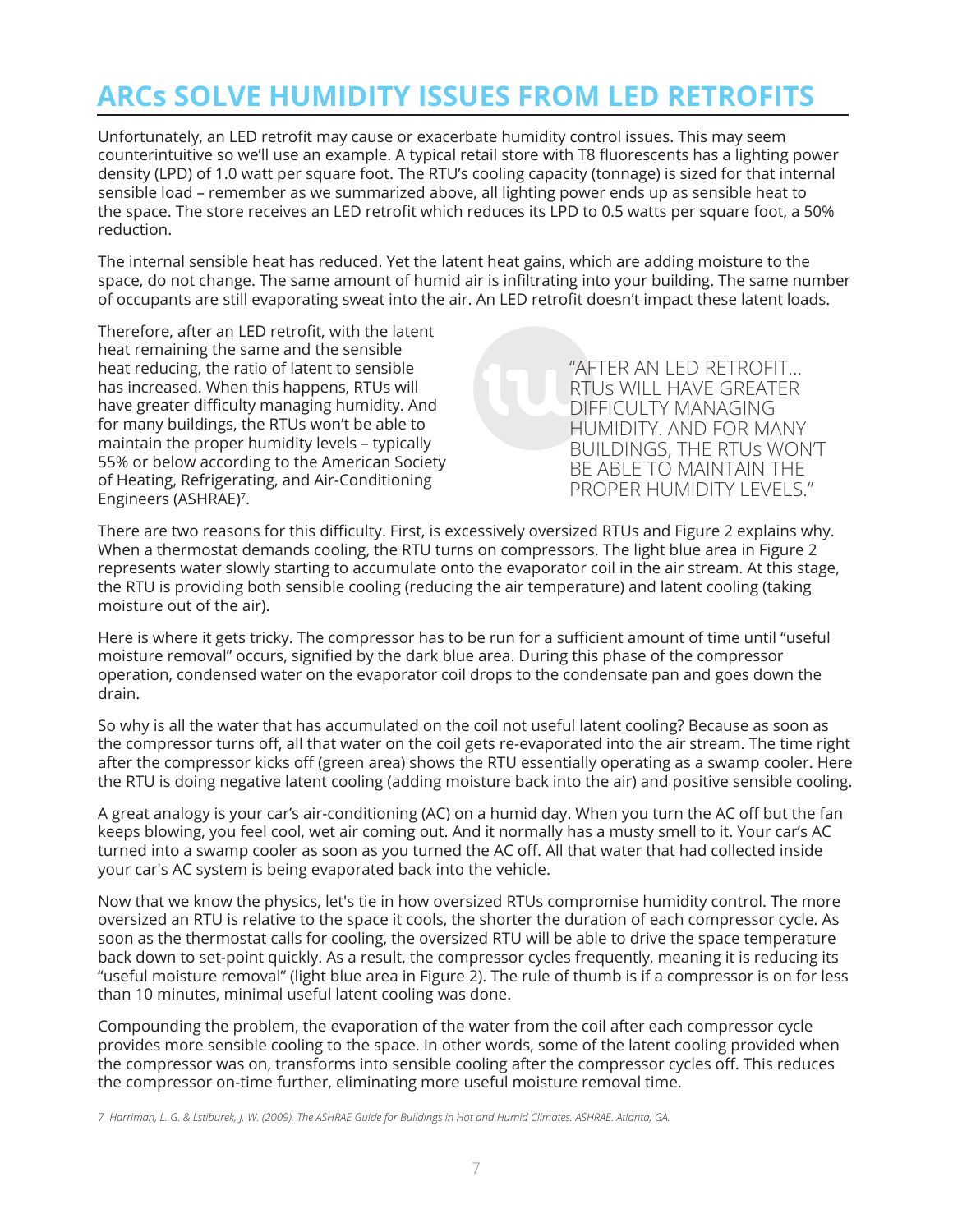

#### Figure 2. Positive and Negative Latent Cooling (Moisture Removal) Over a Compressor Cycle

LED retrofits exacerbate the problem because they eliminate sensible heat from the space. Now the RTUs are even more oversized. In some cases, buildings that did not have humidity control problems before will start experiencing humidity issues. For buildings that already had humidity issues, an LED retrofit will certainly make it worse.

Many facility mangers fight against high humidity by reducing the thermostat set-point to a temperature like 70°F or even lower. A lower set-point increases compressor run-times which drives more useful moisture removal (latent cooling). While a lower set-point can reduce the humidity, it increases comfort complaints from having too cold of a space. And it increases your electricity bill. ARCs fight high humidity without needing to resort to a cold, uncomfortable set-point.

ARCs improve humidity control in three ways. First, by implementing DCV logic, they prevent overventilation which keeps humid air out. Second, ARCs reduce the fan speed during the first-stage and second stage cooling. At a slower fan speed, RTUs provide a better job of drawing moisture out of the air and therefore dehumidifying the space. Third, some ARCs improve the code-minimum economizer logic sequence with an adjustable dew-point lock out which prevent the RTU from economizing when the outside air dew-point is above a pre-determined threshold. For office applications, typically 65°F dewpoint is used and 55°F dew-point for grocery applications (Humidity Control **[White Paper](http://info.transformativewave.com/l/138811/2016-07-06/h558y/138811/19498/WHITEPAPER_Improve_Occupant_Comfort_by_Transformative_Wave.pdf)**<sup>8</sup>).

### **ENERGY PERFORMANCE CONTRACTING**

In the introduction, we highlighted two obstacles to a packaged LED and ARC retrofit: lack of internal funding and lack of internal resources to manage coincident installs. EPC is a powerful solution to overcome both obstacles.

The EPC company designs, builds and operates the LED and ARC programs. For this service, you share the energy savings with them during the contract term. Every month you pay the EPC company some percentage of the measured energy savings. If the LEDs and ARCs saved you 10,000 kWh of energy last month and the contract establishes you pay 80% of that, then you pay them for 8,000 kWh. The contract term is configured such that you are either cost-neutral or cash-flow positive from day one. You can choose either scenario. We provide an example in the next section that will clarify this shared savings concept further.

It's 'energy savings-as-a-service', an all-inclusive 'pay as you save' option which includes project management during the install and full maintenance coverage of the assets during the contract term. *8 http://info.transformativewave.com/l/138811/2016-07-06/h558y/138811/19498/WHITEPAPER\_Improve\_Occupant\_Comfort\_by\_Transformative\_Wave.pdf*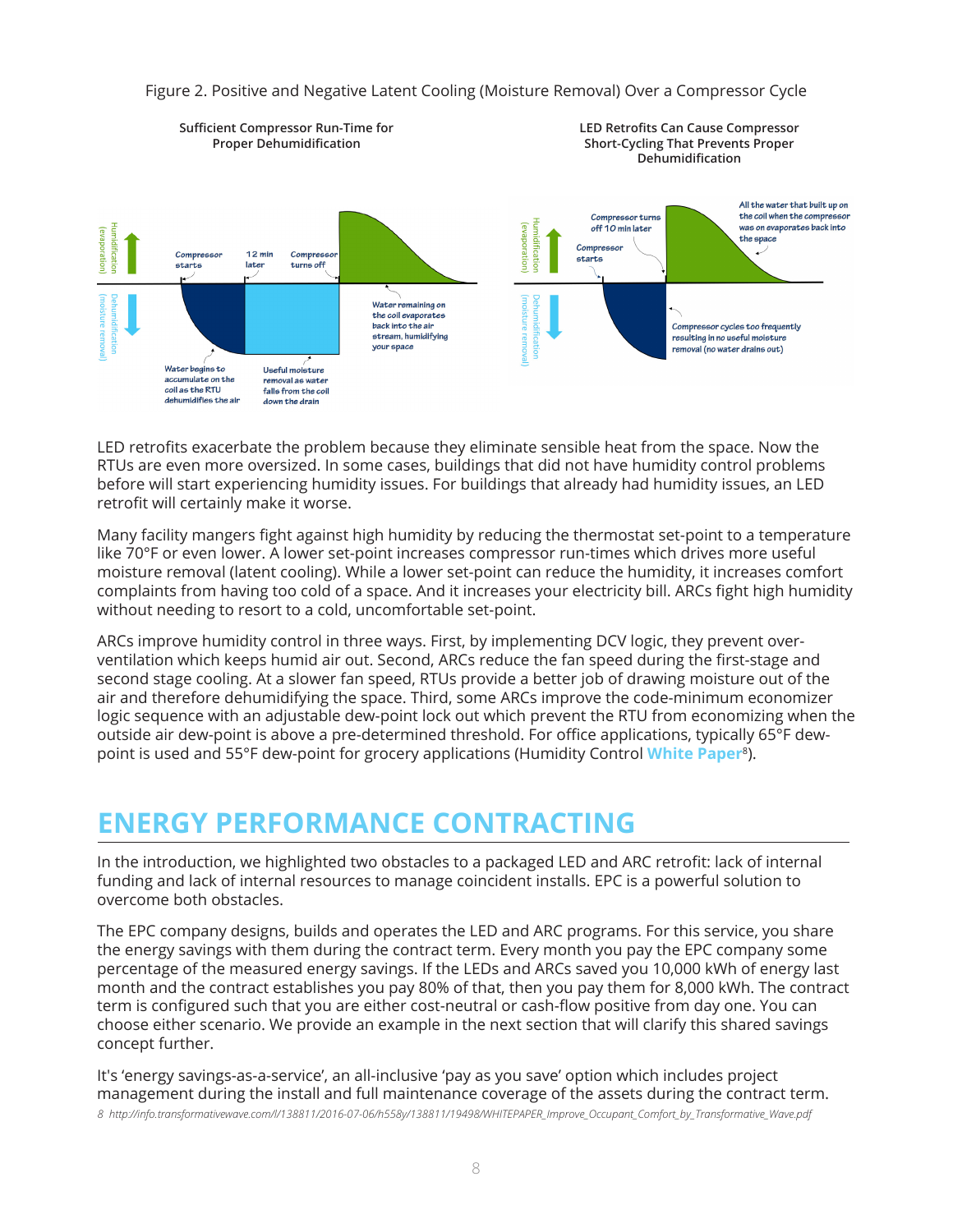The following bullets summarize the benefits of this EPC model applied to an LED and ARC retrofit:

- You need no capital up-front.
- You can decide to be cash-flow neutral or cash-flow positive from day one.
- The capital improvement remains off the balance sheet, yet you own the LEDs and ARCs at the end of the term.
- Each month, instead of paying the utility for energy you no longer needed because of the LED and ARC upgrades, you pay the EPC company for some agreed upon percentage of the energy savings.
- You are less exposed to utility rate increases since you've eliminated a significant fraction of your monthly bill which is locked into a non-escalating payment structure for the contract term. After the contract term, you have paid off the LED and ARC assets, and now enjoy a smaller utility bill indefinitely. This is especially beneficial as utilities move toward Timeof-Use pricing which makes electricity cheaper at night when your buildings are using less energy and significantly more expensive during the day when you typically use more energy.
- The LED and ARC energy savings are quantified using well established Measurement and Verification (M&V) methods from the International Performance Measurements and Verification Protocol9 (IPMVP) and the American Society of Heating, Refrigeration and Airconditioning Engineers (ASHRAE) Guideline 14<sup>10</sup>.
- During the install, your internal team only needs to coordinate times when the installation can happen. The rest of the project management is taken care of and you work directly with the EPC company rather than multiple contractors.
- Maintenance is also included so your internal team does not need to fix anything on the LED and ARC assets during the EPC term.
- Since you pay based on the energy savings each month, you have real-time knowledge of whether the LED and ARC retrofit is meeting performance expectations. And if it isn't, you can leverage the maintenance that is bundled in the EPC to address any operational issues with the assets. Often times, it's not an issue with the LED or ARC assets but improper control by building staff such as setting thermostat set-points too low or overriding lighting controls that leave the lights on during unoccupied times. Since LEDs and ARCs can easily be web-connected through a building automation system (BAS), which can come packaged with the retrofit, improper control can be quickly identified and remedied using Automated FDD.

### **EXAMPLE LED + ARC RETROFIT USING EPC**

An example should help clarify how using an EPC financing mechanism can enable you to realize the significant energy savings and cost effectiveness of a packaged LED and ARC retrofit. Now, you can avoid having to wait for your limited capital funds to do LED and ARC retrofits separately. EPC is especially powerful for multi-site roll-outs rather than having to conduct retrofits on one building at a time when the internal funding becomes available.

"**EPC IS ESPECIALLY POWERFUL FOR MULTI-SITE ROLL-OUTS,**  RATHER THAN HAVING TO CONDUCT RETROFITS ON ONE BUILDING AT A TIME WHEN INTERNAL FUNDING BECOMES AVAILABLE."

*9 http://www.nrel.gov/docs/fy02osti/31505.pdf*

*10 ASHRAE. 2002. ASHRAE Guideline 14-2002. Measurement of Energy and Demand Savings. American Society of Heating, Refrigerating and Air-Conditioning Engineers, Atlanta, GA. https://gaia.lbl.gov/people/ryin/public/Ashrae\_guideline14-2002\_Measurement%20of%20Energy%20and%20Demand%20Saving%20.pdf*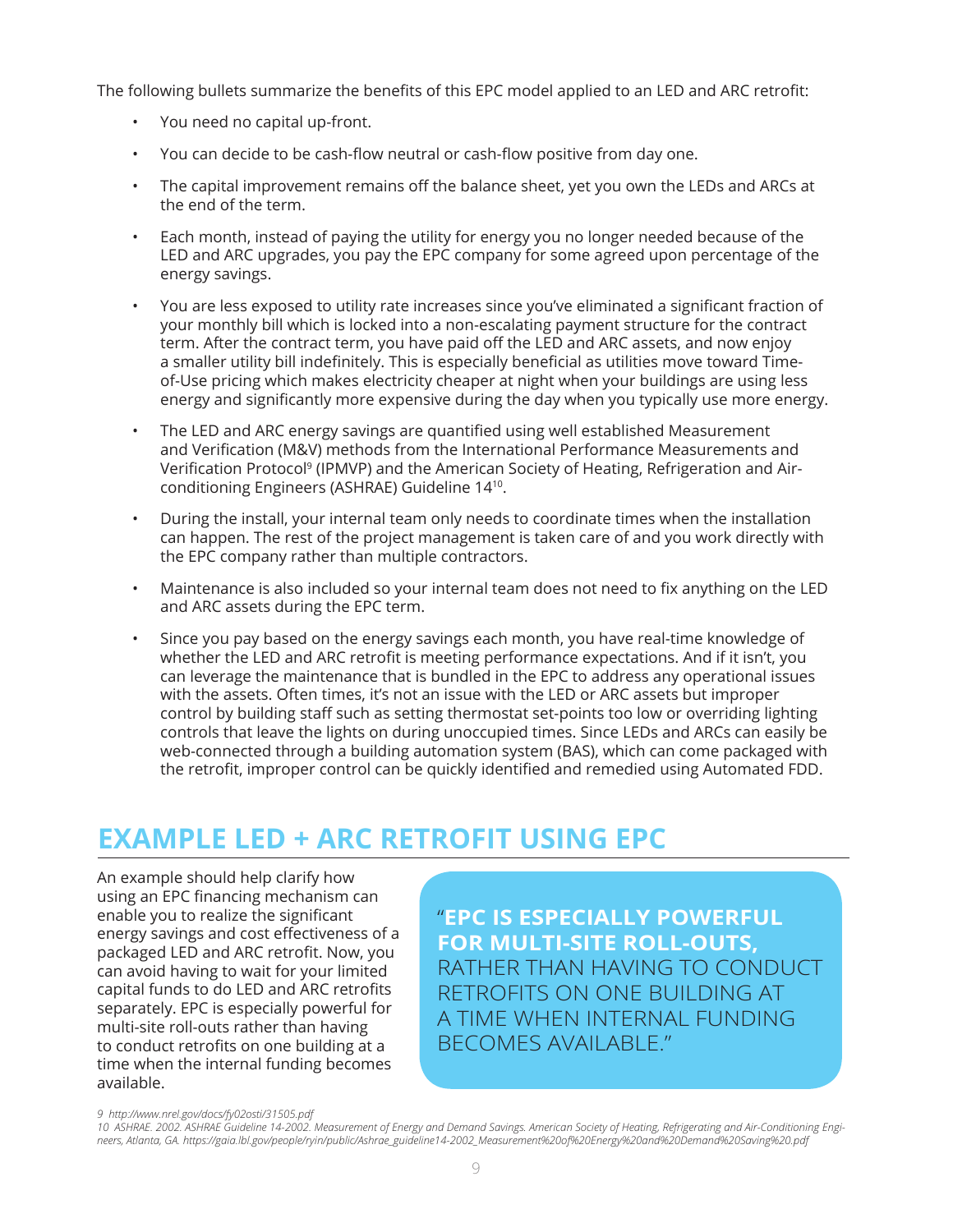Table 1 shows an example of a 25,000 square foot standalone retail building with a \$0.10 per kWh fixed utility rate. The ARC retrofit, after typical rebates, realizes a \$0.67 installed cost per square foot and pays back in 3.6 years. An LED retrofit at \$1.00 per square foot installed after typical rebates pays back in 4.4 years. When combined together, an additional 15,359 kWh energy savings from reduced cooling loads can be used to leverage additional rebates. At \$0.12 per kWh of savings, which is a typical incentive level for many utility rebate levels, this reduces the combined installed cost to \$39,858 with a 3.4 year simple payback.

|                                     | <b>Annual Energy</b><br><b>Savings</b> | <b>Annual Utility</b><br><b>Savings</b> | <b>Installed Cost</b><br><b>After rebates</b> | <b>Simple</b><br><b>Payback</b> |
|-------------------------------------|----------------------------------------|-----------------------------------------|-----------------------------------------------|---------------------------------|
| <b>ARC</b>                          | 45,900 kWh                             | \$4,590                                 | \$16,701                                      | 3.6                             |
| LED                                 | 56,713 kWh                             | \$5,671                                 | \$25,000                                      | 4.4                             |
| <b>Reduced Cooling</b><br>from LEDs | 15,359 kWh                             | \$1,536                                 | (51, 843)                                     |                                 |
| $LED + ARC$                         | 117.971 kWh                            | \$11,797                                | \$39,858                                      | 3.4                             |

Table 1. Example Energy Savings, Installed Cost and Payback on an LED and ARC Retrofit

Instead of paying \$39,858 up-front, Table 2 summarizes two different EPC options. The first option is configured to achieve the shortest contract term at 4 years. Here you are cash-flow neutral and paying the EPC company 100% of the realized savings during the term.

If you wanted to be cash-flow positive from day one, the second option would be more attractive. Here, you keep 20% of the savings each year and the contract term increases to 6 years. This shows the flexibility of the EPC model where the contract term can be changed according to how cash-flow positive you want to be.

|                                                                   | 100% of Savings to | 80% of Savings to<br><b>EPC During the Term EPC During the Term</b> |
|-------------------------------------------------------------------|--------------------|---------------------------------------------------------------------|
| <b>Contract Term</b>                                              | 4                  | 6                                                                   |
| <b>Total Utility Annual Savings</b>                               | \$11,797           | \$11,797                                                            |
| Your Annual Payments to the EPC<br><b>Company During the Term</b> | \$11,797           | \$9,438                                                             |
| Savings You Keep Each Year<br>During the Term                     | \$0                | \$2,359                                                             |
| <b>Lighting Maintenance Savings</b><br>During the Term            | \$1,350            | \$1,350                                                             |
| 10-Year NPV<br>at 6% Discount Rate                                | \$67,245           | \$62,075                                                            |

Table 2. Example Contract Term Options for Applying EPC to an LED and ARC Retrofit

Since the EPC includes full maintenance of the LED and ARC assets, you will also realize reduced maintenance costs over the contract term. The EPC company will not charge you for those because compared to the energy savings, they are too difficult to measure each year. Only the estimated lighting maintenance savings of \$1,350 per year are shown in Table 2 because these are easier to quantify based on bulb replacement frequency. While there will be HVAC maintenance savings from the Automated FDD oversight provided by the ARC's remote monitoring and control through its BAS (Automated FDD **[eBook](http://info.transformativewave.com/EBook_Automated_Fault_Detection_and_Diagnostics_by_TW)**<sup>11</sup>), these can vary dramatically based on the existing conditions and age of the RTUs. Therefore, the estimated HVAC maintenance savings are not included in Table 2. In summary, you pay the EPC company with energy savings as the currency and the operational savings on your lighting and HVAC assets are an added bonus at no charge to you.

*<sup>11</sup> http://info.transformativewave.com/EBook\_Automated\_Fault\_Detection\_and\_Diagnostics\_by\_TW*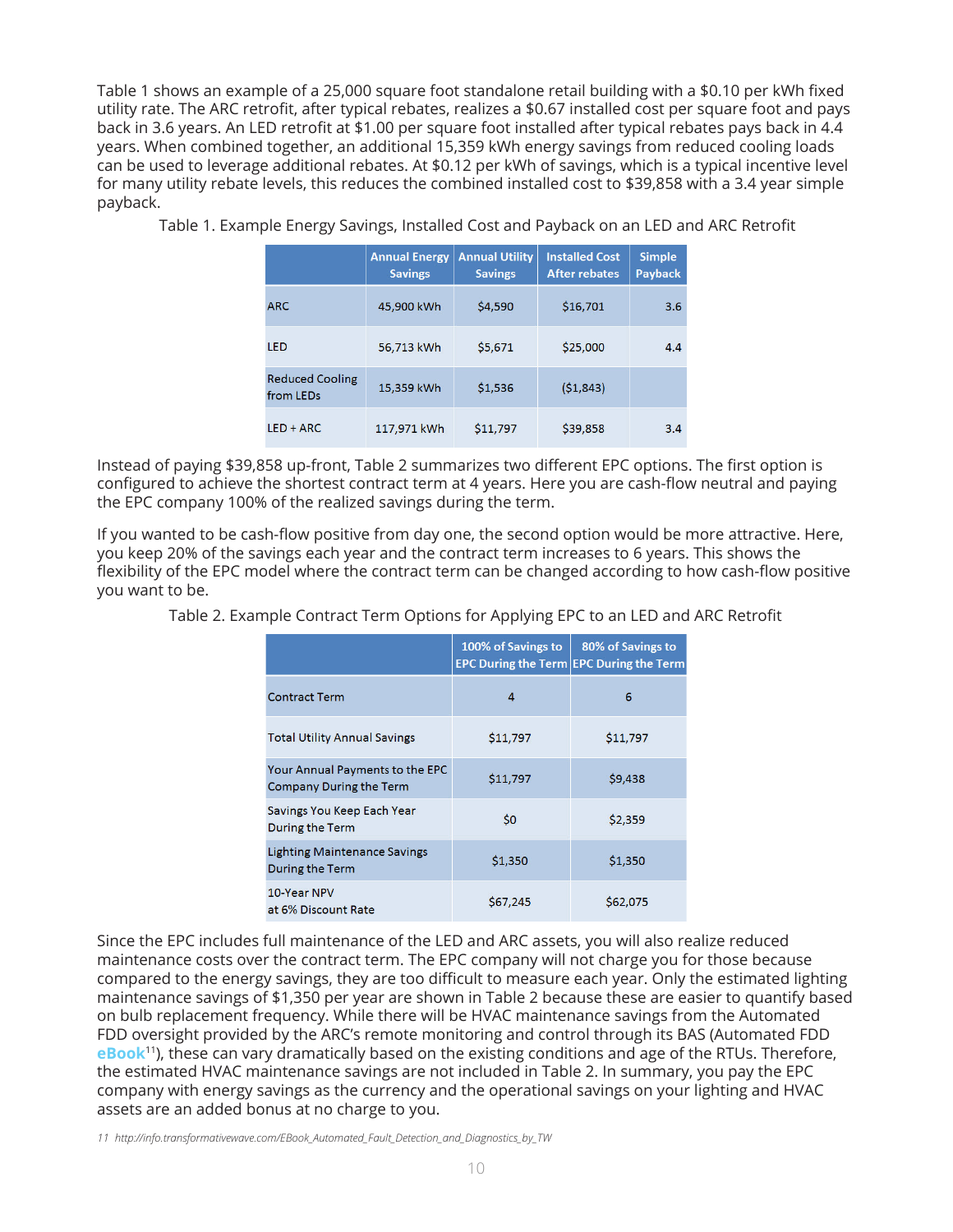## **CONCLUSION**

If you are evaluating LED retrofits for your building(s) to realize significant 40-60% lighting energy savings and improved lighting performance, you should also look into packaging an ARC retrofit with it. ARCs provide significant HVAC energy savings with advanced control of your RTU assets including multi-speed fan control, DCV and enhanced economizer logic. ARC technology has been validated by fourteen thirdparty field demonstrations which found that ARCs reduce you HVAC annual energy by 46% on average. And a couple of the more advanced ARCs on the market come integrated within a web-based BAS for remote control and oversight using your preferred smart device.

You will realize improved performance and larger energy savings by packaging an LED and ARC retrofit together. On the energy side, ARCs will reduce your heating energy needs more than the increased heating needs caused by an LED retrofit. On the performance side, ARCs will ensure your building has proper humidity control which can become an issue after an LED retrofit. Finally, an ARC retrofit lets you claim the reduced cooling energy as a result of an LED retrofit for greater utility incentives.

For most facility managers who do not have sufficient capital funding nor internal resources to implement simultaneous LED and ARC retrofits, financing using EPC may be a good fit for your company. With no capital needed up-front, the EPC company designs, builds and operates the LED and ARC programs for the agreed upon contract term. You only pay the EPC company each month based on the realized energy savings. The EPC also includes project management to oversee the installation process so you do not need to coordinate with multiple contractors.

"YOU WILL REALIZE IMPROVED PERFORMANCE AND LARGER ENERGY SAVINGS PACKAGING AN LED AND ARC RETROFIT TOGETHER."

Because it's a service, the capital improvements remain off your balance sheet, yet you own the LEDs and ARCs at the end of the term. Depending on whether you want to be cash-flow neutral or cash-flow positive, you can adjust the contract term to fit your company's goals. Finally, during the term, the EPC company covers all the maintenance of the LED and ARC assets, freeing up your internal resources further.

Bundled together, an LED and ARC retrofit package, especially when financed through an EPC, can help your company hit your energy savings goals, improve the lighting and thermal comfort within your buildings and be cash-flow neutral or positive from day one.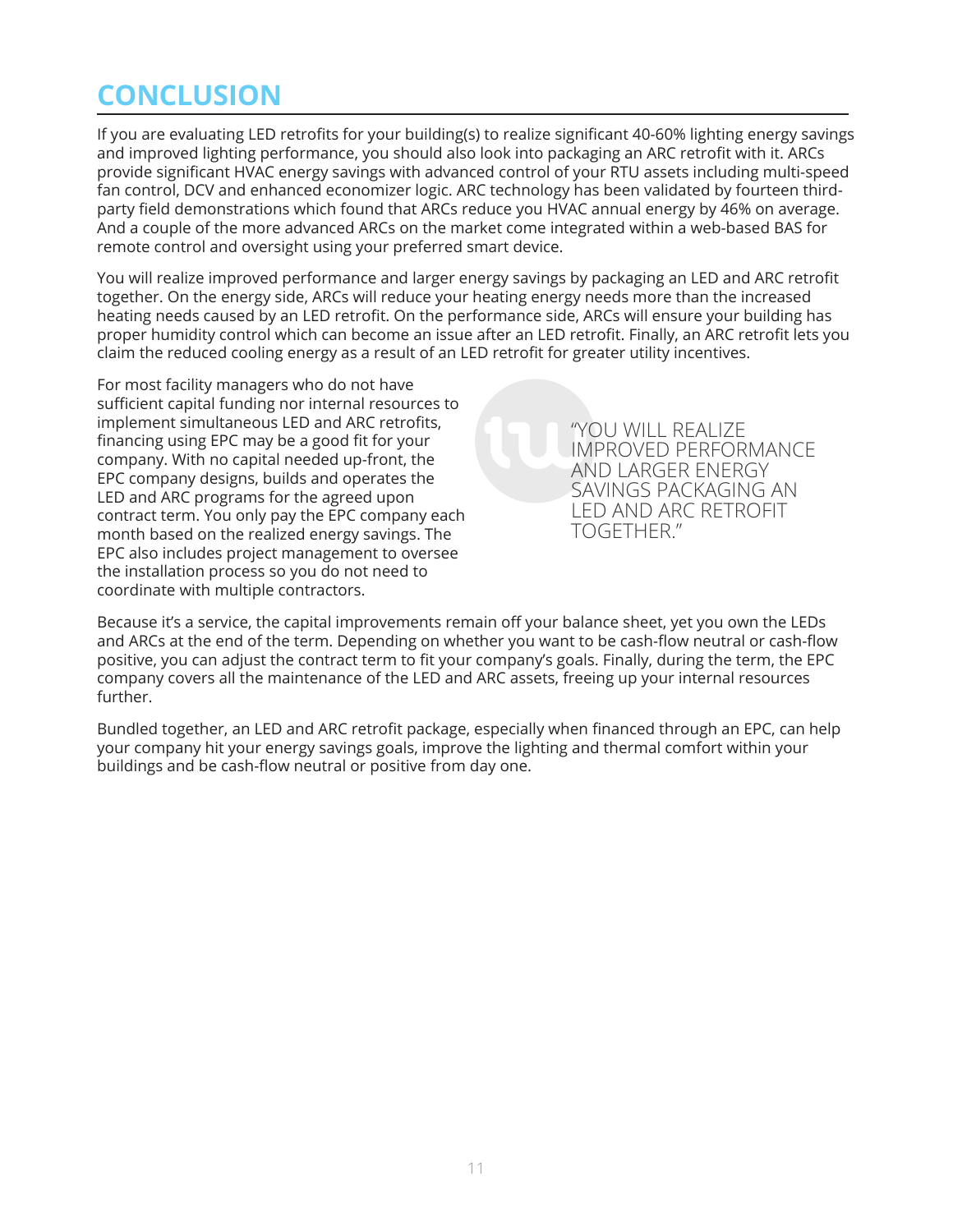# **ABOUT TRANSFORMATIVE WAVE**

Transformative Wave is a leading energy efficiency innovator in HVAC retrofit and building automation solutions, developing and bringing to market a growing line of game-changing technologies that are transforming the commercial building energy landscape.

With the most advanced ARC product on the market today, Transformative Wave's CATALYST is validated by the DOE to save an average of 57% (PNNL 2013) in energy savings. It is a complete HVAC energy efficiency upgrade and retrofit kit that converts RTUs into smart machines. More than just a variable frequency drive, the CATALYST delivers advanced and predictive economization, demand control ventilation, and fault detection and diagnostics capabilities, while also enabling RTUs to become Smart Grid and Demand Response enabled assets.

The CATALYST provides live interaction via the eIQ Platform, a completely wireless solution that allows real-time monitoring and building automation control over the Internet using computers, laptops or smart phones, along with advanced fault detection diagnostics and troubleshooting capabilities, remote notifications and performance reporting.

For more information on our revolutionary products, including the CATALYST and eIQ Platform, visit www.transformativewave.com.

### **REFERENCES**

ASHRAE. 2002. ASHRAE Guideline 14-2002. Measurement of Energy and Demand Savings. American Society of Heating, Refrigerating and Air-Conditioning Engineers, Atlanta, GA. https://gaia.lbl.gov/people/ryin/public/Ashrae\_guideline14-2002\_ Measurement%20of%20Energy%20and%20Demand%20Saving%20.pdf

EIA. 2003. Commercial Buildings Energy Consumption Survey. Energy Information Administration, U.S. Department of Energy. www.eia.doe.gov/emeu/cbecs/contents.html.

Harriman, L. G. & Lstiburek, J. W. (2009). The ASHRAE Guide for Buildings in Hot and Humid Climates. ASHRAE. Atlanta, GA.